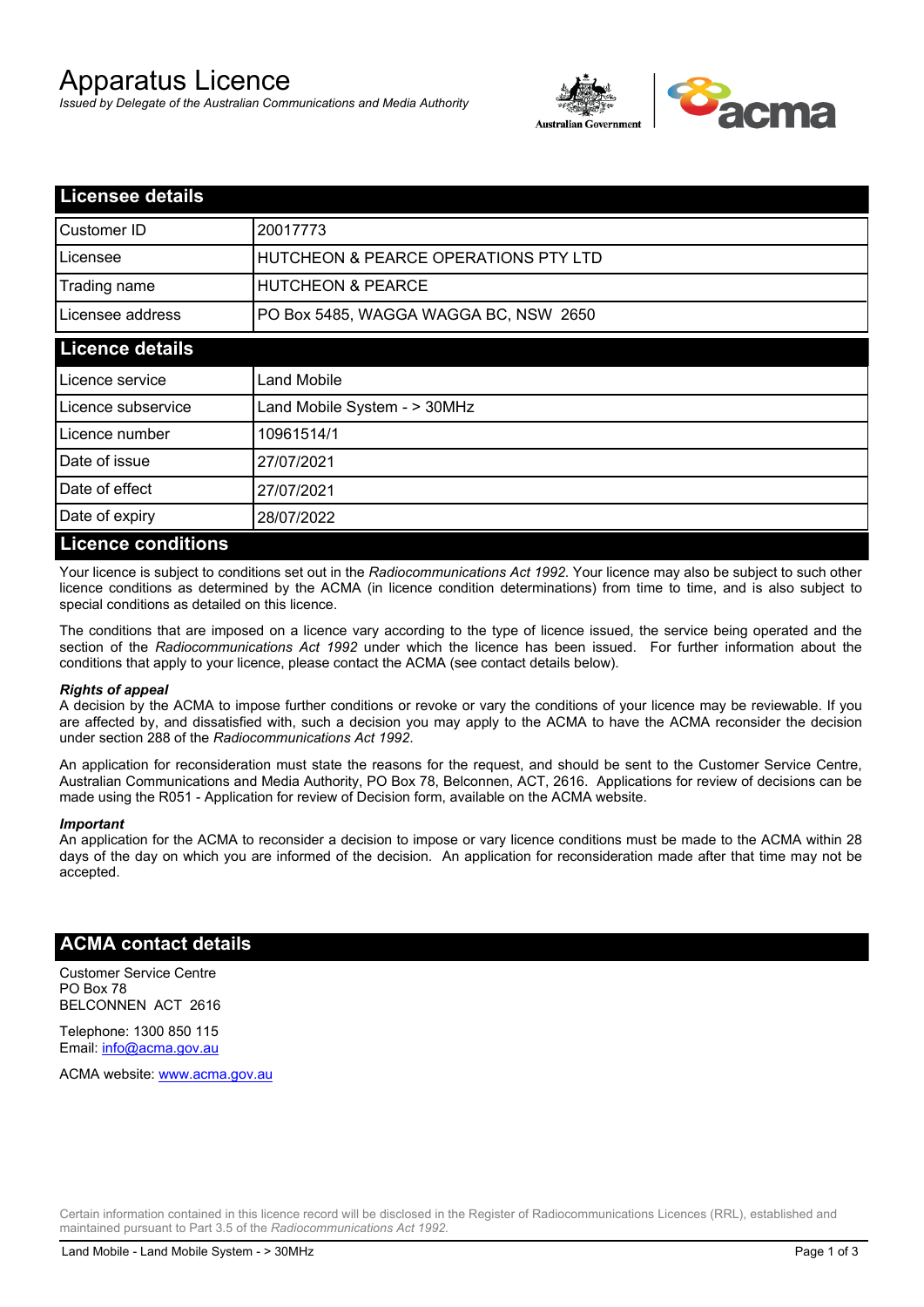# **Advisory Notes applying to licence no.: 10961514/1**

Conditions applicable to the operation of Land Mobile System station(s) authorised under this licence can be found in the Radiocommunications Licence Conditions (Apparatus Licence) Determination and the Radiocommunications Licence Conditions (Land Mobile Licence) Determination. Copies of these determinations are available from the ACMA and from the ACMA home page (www.acma.gov.au).